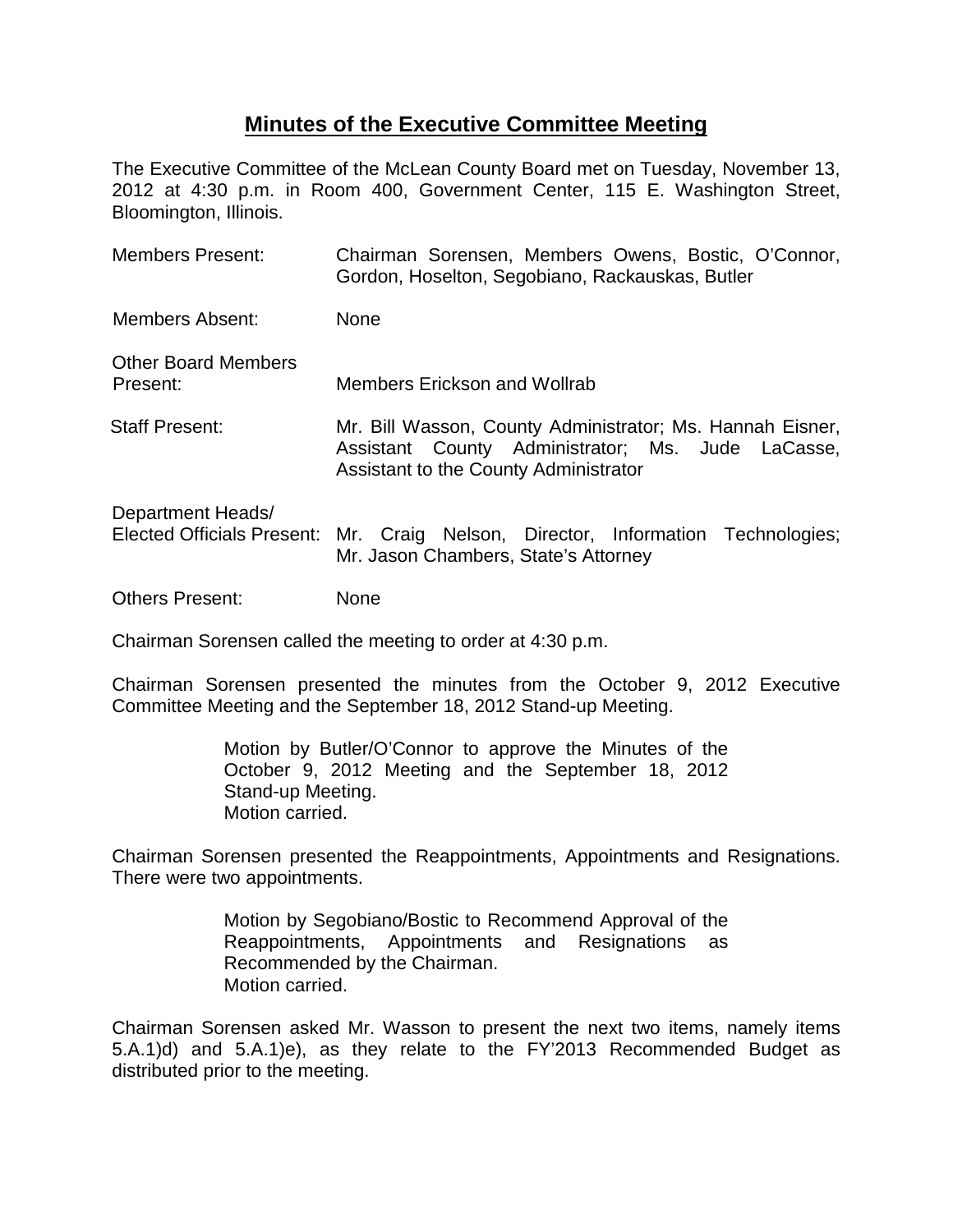Minutes of the Executive Committee November 13, 2012 Page Two

Mr. Bill Wasson, County Administrator, indicated that item 5.A.1)e) should be discussed first as it contains amendments to the County Board 0001 Budget as presented in 5.A.1)d). He referred to the first handout, namely the Annual Budget by Organization that begins with Information Technologies. Mr. Wasson explained that this packet of information contains amendments to the following Executive Committee Departments:

- $\triangleright$  Information Technologies;
- $\triangleright$  Social Security;
- $\triangleright$  IMRF;
- County Board

Mr. Wasson reviewed the changes in Information Technologies. He advised that the Administrator's Office was notified approximately two weeks ago of a resignation of a GIS Specialist position in the Information Technologies Department. Mr. Wasson stated that, after evaluating and discussing the options available regarding this position with Mr. Nelson, it was determined that this position would not be refilled. He indicated that this decision will have some impact on the ability to serve departments. Mr. Wasson stated that it provides an opportunity to explore the ability to use contractors in this specific area and to work with Regional Planning on a relationship relative to planning processes for GIS services through Regional Planning.

Mr. Wasson pointed out that page one of the hand-out is a revised FY'2013 Recommended Budget for Information Services. He noted that there have been reductions in the "Salaries and Fringe Benefits" Line items relative to these changes. The Fringe Benefit savings is the medical insurance cost that is included on an annual basis. Mr. Wasson indicated that under "Non-Contractual Services" there is a \$30,000 increase, which is the funds to provide outside work by the Information Technologies Department to meet the needs of the departments and required services.

Mr. Wasson reiterated that Mr. Nelson and he are cautiously optimistic in making this recommendation, but they feel that it is necessary at this time and it is worth an attempt to make use of outside services. He added that it allows for reductions in expenditures in the General Fund as well as in the FICA/IMRF Budgets.

Ms. Rackauskas asked what the total savings would be including the salary and the medical. Mr. Wasson replied that the total savings would be approximately \$24,000.

Mr. Wasson cautioned that this decision is not based upon the belief that the services provided by this position are unnecessary or not needed; rather, it is believed that using contracting as an option may be a viable solution at a lower cost.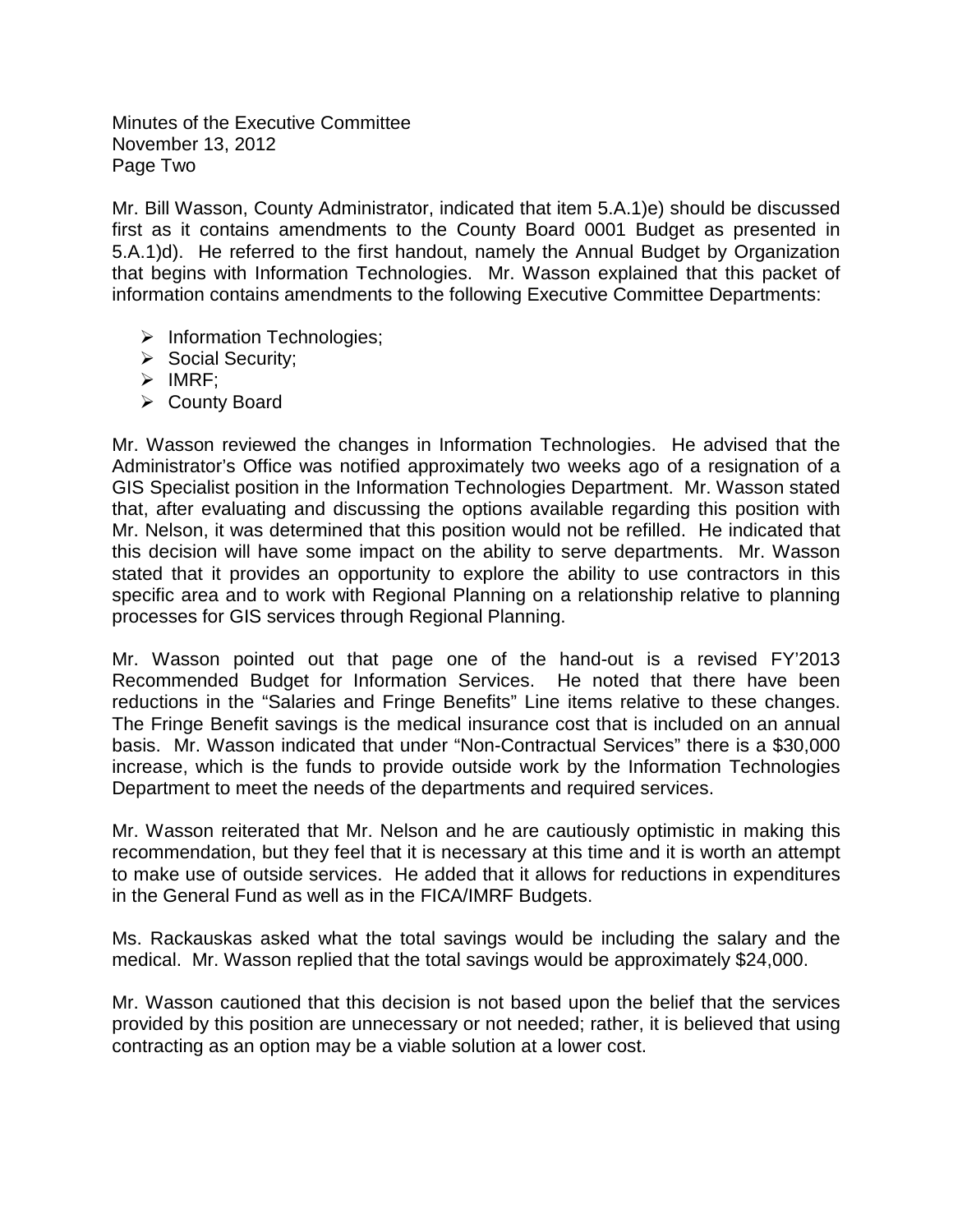Minutes of the Executive Committee November 13, 2012 Page Three

Ms. Bostic asked where the County would go for this service. Mr. Nelson replied that not all contracting would have to be done on-site. Some work can be done by computer by a contractual firm at a different location.

Mr. Nelson stated that this will be an experiment for the IT Department, with the biggest impact being the turn-around time for mapping services provided to department heads. He noted that the base work is related to property tax management, personal management, and FOIA requests that are property related.

Chairman Sorensen recapped that the budgets under review include:

- General Fund 0001; Department 0043 Information Technologies;
- ▶ 0130 Social Security;
- $\triangleright$  0131 IMRF;
- $\triangleright$  General Fund 0001, Department 0001 County Board.

Mr. Wasson noted that 5.A.1)d) is the General Fund 0001, Department 0001 County Board that will be impacted by the amendments included in this review of all Department Budgets that also reflects the changes made by the Oversight Committees over the last two weeks.

Mr. Segobiano expressed some confusion about the review since the information was distributed just prior to the meeting. He asked for clarification on what is being voted upon.

Chairman Sorensen stated that it would be appropriate to review these recommended budget changes at this time. He added that, if necessary, the Committee could review the budgets this evening and recess the Committee until tomorrow night for voting.

Mr. Segobiano asked if there are other departments that could take advantage of contracting for services in order to save the County taxpayers money. Ms. Bostic reminded the Committee that the decision to replace this particular employee with contract services was the result of that employee's resignation. Chairman Sorensen noted that this type of change has been done in the past when the opportunity presented itself due to attrition as opposed to eliminating incumbent positions. Mr. Wasson added that there are specific positions, such as this one, where it would be possible to take advantage of contracting the work out, and address the continuing changes in technology.

Mr. Owens advised that he believes the amendments made to the departmental budgets were all made in an attempt to keep the County's tax rate levy the same as last year. He explained that all of the documents that were passed out are the result of this effort.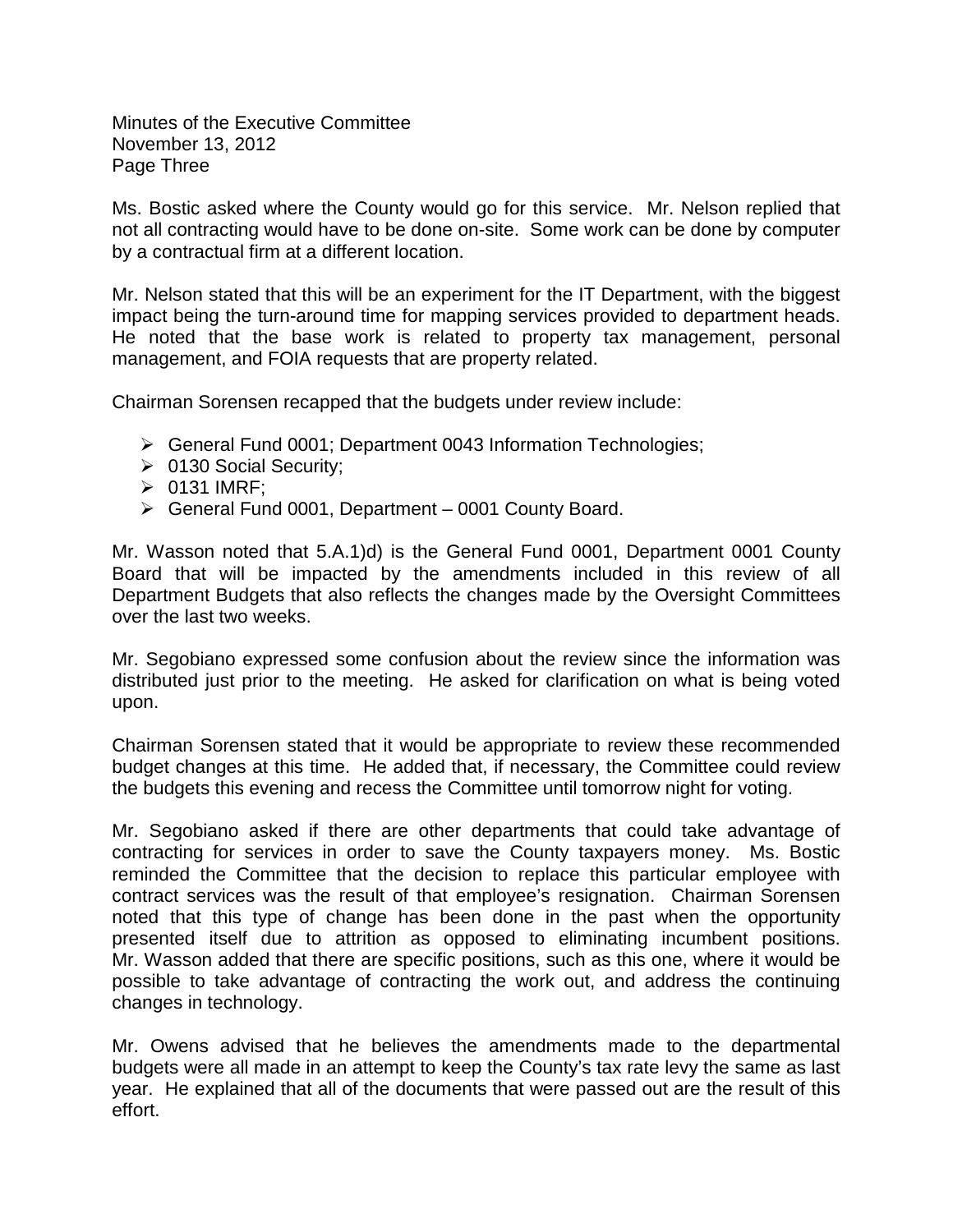Minutes of the Executive Committee November 13, 2012 Page Four

Ms. O'Connor assessed the changes on the IT budget changes, noting that there is a savings on the vacated position, including a savings in Social Security and IMRF; and there is an increase in Contract Services. She asked Mr. Wasson to explain the final budget on the first hand-out.

Mr. Wasson reviewed 0001 General Fund, Department 0001 County Board. He pointed out that under taxes, based upon the recommendations that are included in the previous three budgets (IT, Social Security and IMRF), and the recommendations of the Oversight Committees, there is a \$42,293 reduction in taxes in the General Fund, which is all levied in the County Board's Budget. He explained that we are budgeting \$42,293 less than what was previously recommended based upon reductions in expenditures and/or use of other funding sources through these three previous budgets and any other changes that took place in the Committees in the General Fund. Ms. Eisner reminded the Committee that the amount of taxes the County is bringing in is generated through the budget levy.

Mr. Wasson advised that there is an \$11,500 reduction in salaries under Legislation & Policy for the County Board. He explained that this is a reduction in the escrow line, which is for the allocation of funds for salary adjustments through the budget process. Mr. Wasson stated that there is a base of \$20,000 in that line as the budget process begins that usually takes care of any requests for reclassifications that take place as part of the budget process. He indicated that the Finance Committee has recommended to the Executive Committee four position reclassifications equally approximately \$8,500 in costs. The \$20,000 number was reduced by \$8,500 leaving an \$11,500 savings.

Mr. Segobiano asked if the reclassification increases include the 1.5% across-the-board salary increase or if that will be added on to that after the reclassification. Mr. Wasson replied that the \$8,500 escrow amount is sufficient to cover the 1.5% across-the-board increase.

Mr. Segobiano asked if there will there be an increase in employees asking for new job reclassifications as a result of the County's efforts to cross-train employees to share some departmental responsibilities and how will that be handled. Chairman Sorensen responded that it will be a case by case situation. Mr. Wasson concurred that each request is evaluated using the PAM Score system.

Mr. Hoselton asked how many complaints does the Administrator's Office receive by employees. Mr. Wasson replied that the majority of the County's workforce is reasonably satisfied with their positions, but acknowledged that most persons would like to have additional income.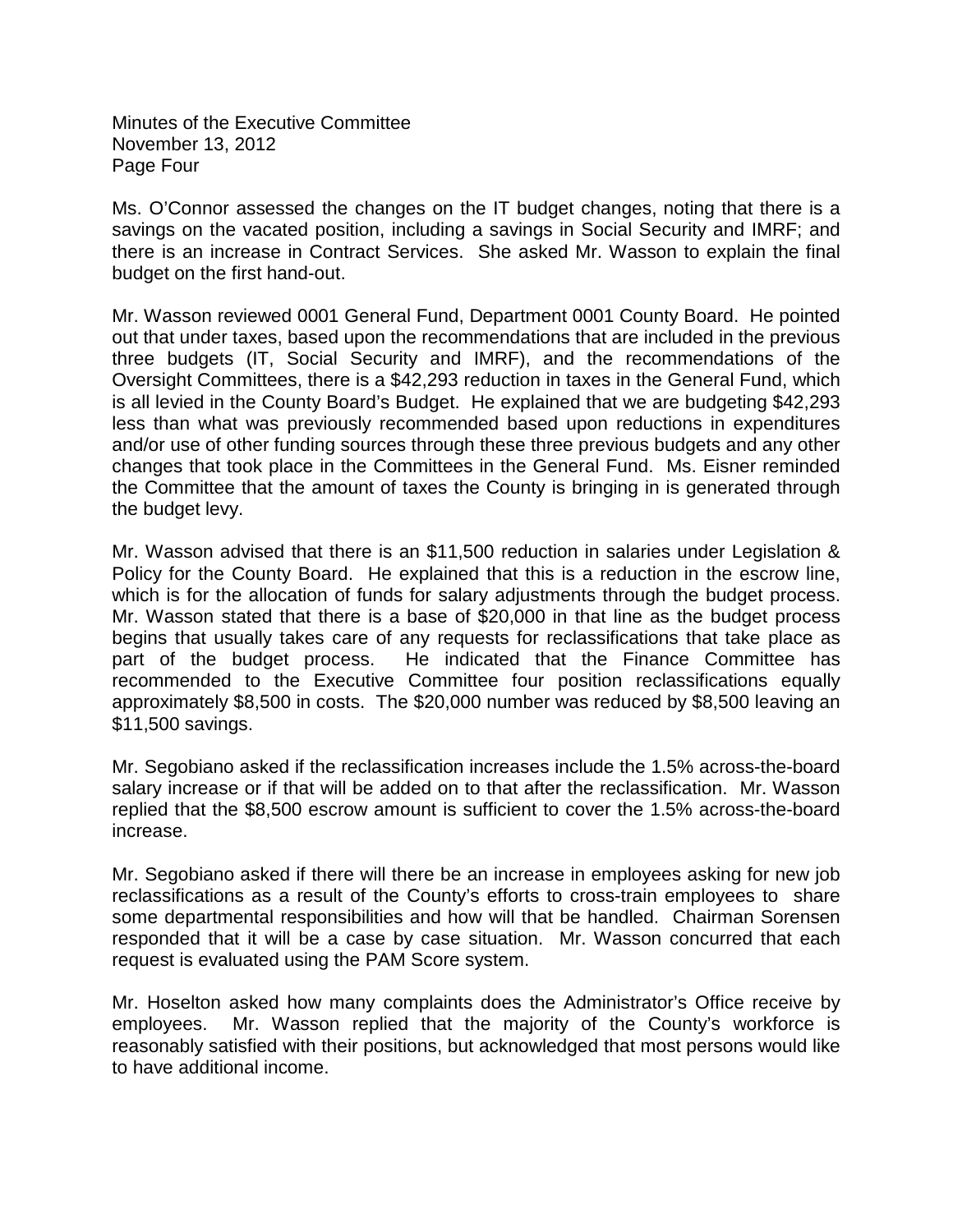Minutes of the Executive Committee November 13, 2012 Page Five

Mr. Wasson pointed out that the reduction of \$6,001 in Services includes a \$5,001 reduction in the Regional Office of Education (ROE) expenditure line. He indicated that he met with Mr. Mark Jontry, Director, ROE, to review the ROE budget. Mr. Wasson stated that the Intergovernmental Agreement with ROE includes a slight increase in the County's share to ROE. He stated that Mr. Jontry agreed to hold the line on his overall budget making it possible to reduce that expenditure by \$5,001 and still meet the County's obligation to the Regional Office of Education.

Mr. Wasson recommended a \$1,000 reduction from \$7,000 to \$6,000 in the County Board's Conference and Schooling line.

Mr. Wasson advised that in "Transfer to Other Funds" there is a \$10,000 transfer to other funds. He explained that the transfer is part of the Property Committee's and the Finance Committee's action on moving the Regional Office of Education from its current site at the Fairview Building to the 200 W. Front Street Building. Mr. Wasson noted that because the ROE has reduced the scope of their services, they no longer need a portion of the Fairview Building, which would result in the County receiving less revenue on rental space. He stated that it was most cost-effective to move them into unoccupied space in the 200 W. Front Street Building which has been unoccupied for several years. Mr. Wasson indicated that this required the Health Department's willingness to work with the ROE on scheduling the third floor Conference and Education Room.

Mr. Wasson noted that ROE is the last remaining tenant currently in the Fairview Building, which leaves that building with no tenant. He stated that the budget for the Fairview Building for next year only provides for mothballing the facility, keeping minimum heat, utilities and maintenance, which is a \$10,000 budget. Mr. Wasson indicated that the Fairview Building is no longer a separate fund as it was combined a couple of years ago with the General Fund. He noted that for CAFR purposes they are still budgeted separately, but it is still part of the combined General Fund. There is no fund balance for the Fairview Building; therefore, a \$10,000 transfer from the County Board's Budget in the General Fund to the Fairview Building is recommended. Mr. Wasson noted that this also shows up in the Fairview Building revenue line.

Mr. Wasson advised that there may be a new tenant for the building. However, he indicated that the Property Committee believes that if a tenant cannot be found to take the majority of the space, the Committee will consider future uses of the building. Mr. Wasson noted that it is a much less cost effective building than the 200 W. Front building. He indicated that the Fairview Building is in the same place the McBarnes Building was in a few years ago.

Mr. Wasson stated that this budget recommends the \$10,000 transfer to the Fairview Building to provide for the "mothballed" operation. He noted that all of the rental revenue that the ROE had previously expended on the Fairview Building is going to the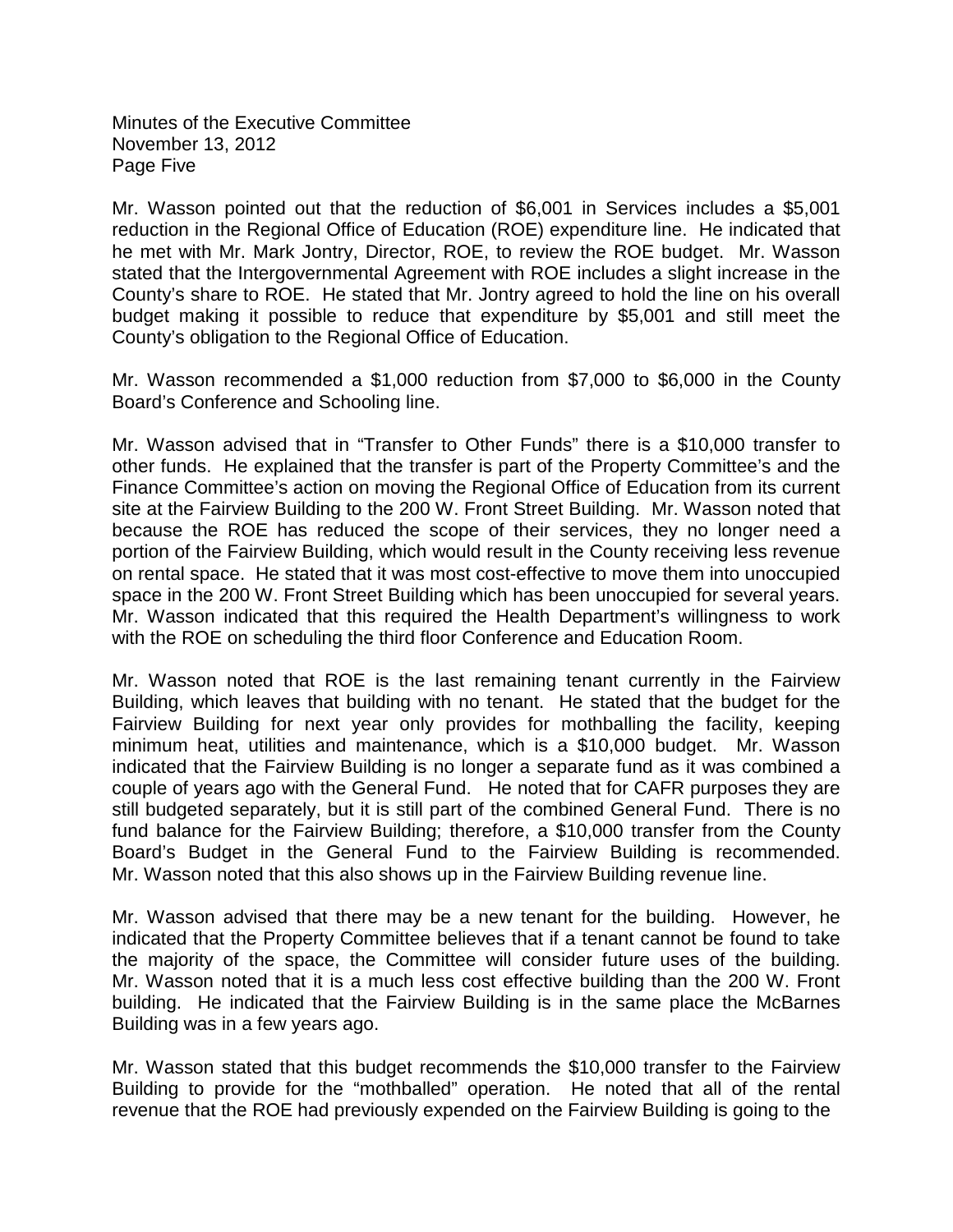Minutes of the Executive Committee November 13, 2012 Page Six

200 W. Front Street Building. Mr. Wasson indicated that the 200 W. Front Street Building is a "pay as you go" building. If there are no tenants to pick up costs, then the Health Department has to incur more of the cost. Mr. Wasson stated that by moving a new tenant into 200 W. Front, the County is able to take the revenue it is receiving from ROE and is able to reduce the levy that is in place in a number of Health Department Property Tax funded funds for reimbursement for operational costs of that building. He noted that we have been able to take \$61,000 that ROE will pay for 200 W. Front Street rental lease of office space that was unoccupied for a large number of years. This allows for a reduction in Property Tax revenue in Health Department funds by \$61,000 relative to those expenditures.

Chairman Sorensen provided an overview of the FY'2013 Recommend Budget history thus far, as follows:

The Board received the Fiscal Year 2013 Recommended Budget from the Administrator's office in September. There was concern that the budget, while, overall, lower spending, the effect of the declining EAV meant that the tax rate was growing slightly so that a property owner that had a house which had its assessed valuation remain the same actually would have seen a slight tax increase. The next page in the same document, which is the Summary Levy, shows 2011, 2012, and 2013. The County Administrator's Office has worked with the Oversight Committees and with the Department Heads. With this last change specific to the changes in Information Technologies and some of the other adjustments Mr. Wasson reviewed, what you see on this page is a consistent tax rate and a declining overall reduction of \$469,000 in Property Taxes levied.

Chairman Sorensen commended the efforts of the Committees, Department Heads and the Administrator's Office that have been made. He noted that every complaint and issues about the budget that was brought up two months ago is gone.

Chairman Sorensen advised that the Committee is being asked to approve these four Department Budgets (IT, Social Security, IMRF and County Board) that Mr. Wasson discussed.

> Motion by O'Connor/Rackauskas to Recommend Approval of the Review of the Fiscal Year 2013 Recommended Budgets for 0043 Information Services, 0070 Social Security, 0071 IMRF and 0001 County Board. Motion carried.

Chairman Sorensen advised that item 5.A.1)d) is the review of the Fiscal Year 2013 Recommended Budget for County Board 0001, which was amended as part of the previous action.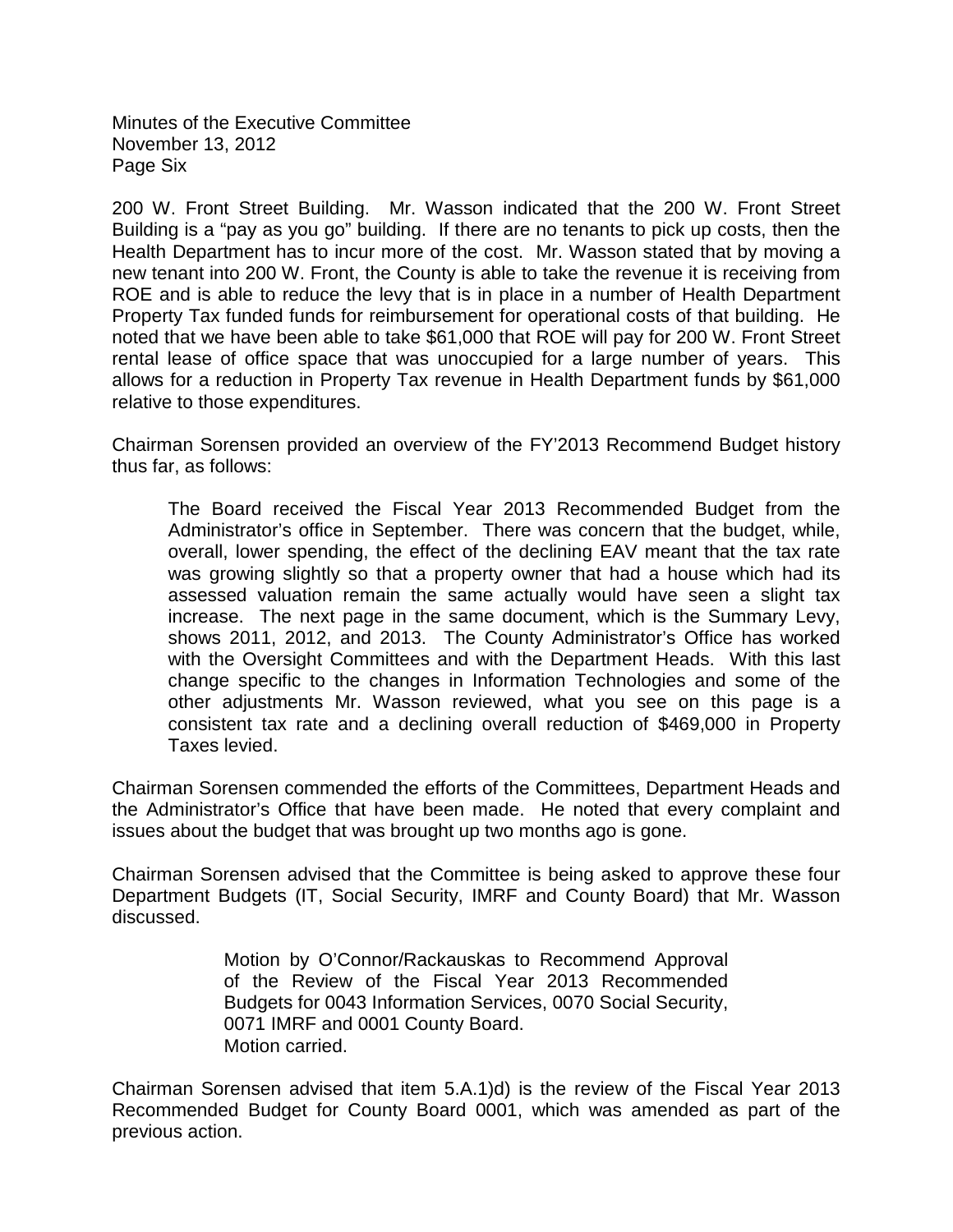Minutes of the Executive Committee November 13, 2012 Page Seven

> Motion by Bostic/O'Connor to Recommend Approval of the Review of the Fiscal Year 2013 Recommended Budgets for 0001 County Board as amended. Motion carried.

Chairman Sorensen presented a request for approval of a Master Services Agreement with McGladrey LLP – Information Technologies. Mr. Nelson stated that this is a renewal of a blanket contract agreement for work orders to create the work for the Drug Court Program and the Recovery Court Program. He noted that there are no substantial changes to the agreement.

> Motion by Rackauskas/Hoselton to Recommend Approval of a Master Services Agreement with McGladrey LLP – Information Technologies. Motion carried

Chairman Sorensen presented a request for approval of a PRI Data Line Service Contract with Frontier Communications – Information Technologies. Mr. Nelson stated that all phone calls come in and go out of the three PRI lines. He indicated that Frontier Communications had the lowest bid. Mr. Nelson added that part of this is picking up long-distance as part of the package.

> Motion by Bostic, Owens to Recommend Approval of a PRI Data Line Service Contract with Frontier Communications – Information Technologies. Motion carried

Chairman Sorensen asked if there were any additional questions or comments. Hearing none, he thanked Mr. Nelson for being agreeable on the budget issues.

Ms. Diane Bostic, Chairman, Property Committee, presented a request for approval of an Ordinance amending an Ordinance Adopting and Enacting Rules and Regulations pertaining to the public use of all County Parks and Recreation areas, and providing for the enforcement of said Ordinance and the fixing of Penalties for its Violation – Parks and Recreation Department.

Ms. Rackauskas commented that it was good to see that Disabled Veterans, POW's and Active Duty personnel from McLean County will be only charged half price on their daily camping fees Monday through Thursday.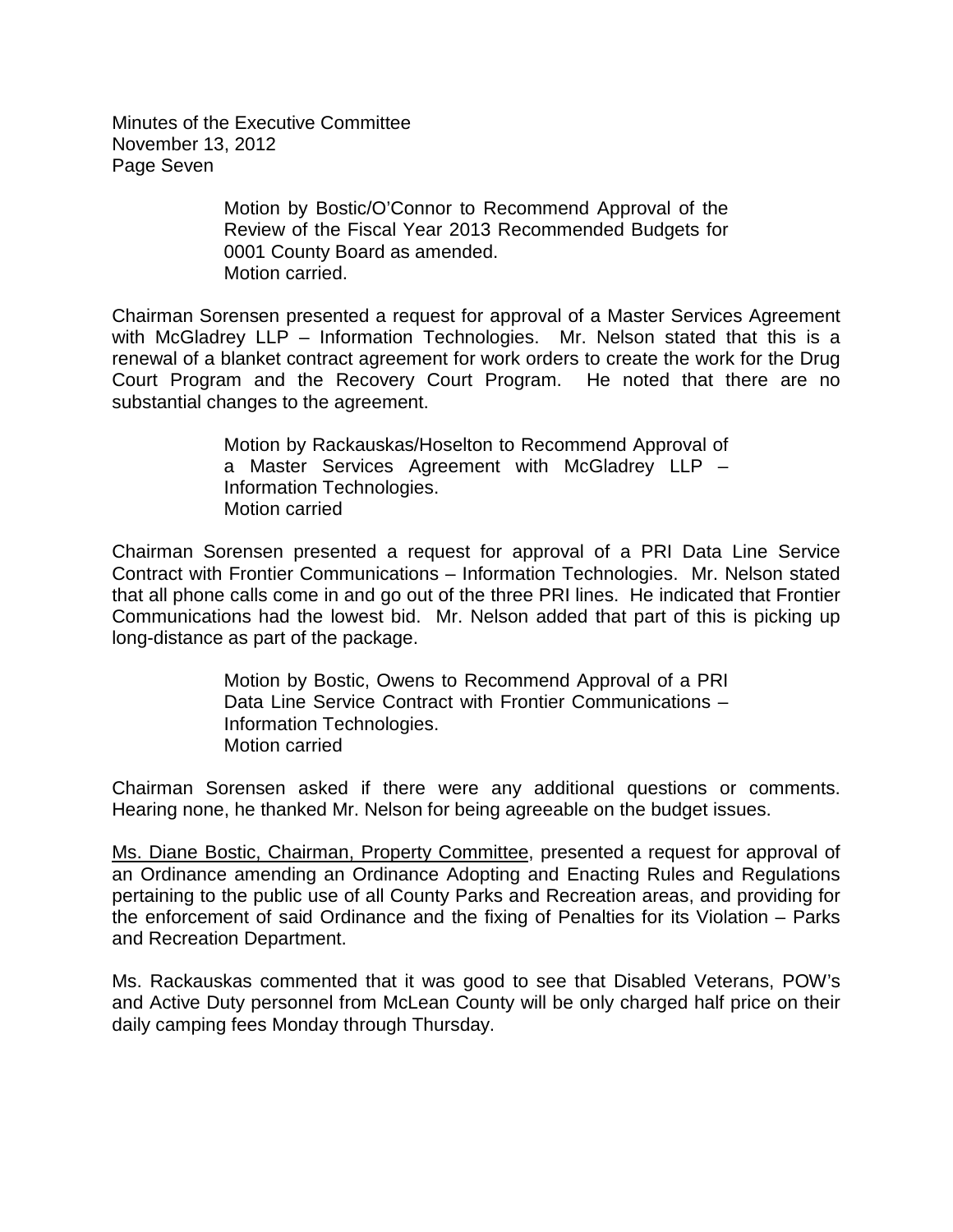Minutes of the Executive Committee November 13, 2012 Page Eight

> Motion by Bostic/Hoselton to Recommend Approval of an Ordinance Amending an Ordinance Adopting and Enacting Rules and Regulations Pertaining to the Public use of all County Parks and Recreation Areas, and providing for the Enforcement of said Ordinance and the Fixing of Penalties for its Violation – Parks and Recreation Department. Motion carried.

Chairman Sorensen asked if there were any additional questions or comments. Hearing none, he thanked Ms. Bostic.

Mr. Ben Owens, Chairman, Finance Committee**,** presented a request for approval of an Ordinance of the McLean County Board Amending the 2012 Combined Appropriation and Budget Ordinance for Fund 0107 – HIV Prevention Grant – Health Department.

> Motion by Owens/Butler to Recommend Approval of an Ordinance of the McLean County Board Amending the 2012 Combined Appropriation and Budget Ordinance for Fund 0107 – HIV Prevention Grant – Health Department. Motion carried.

Mr. Owens presented a request for approval of Critical Personnel Hiring Requests – County Administrator's Office.

> Motion by Owens/Bostic to Recommend Approval of Critical Personnel Hiring Requests – County Administrator's Office. Motion carried.

Mr. Owens presented a request for approval of the Fiscal Year 2012 Compensation Plan – County Administrator's Office.

Chairman Sorensen asked if there were any questions or comments. Hearing none, he thanked Mr. Owens.

Ms. Bette Rackauskas, Chairman, Justice Committee, advised that the Justice Committee had no items for action.

Chairman Sorensen asked if there were any questions or comments. Hearing none, he thanked Ms. Rackauskas.

Mr. George Gordon, Chairman, Land Use and Development Committee, advised that the Land Use and Development Committee had no items for action.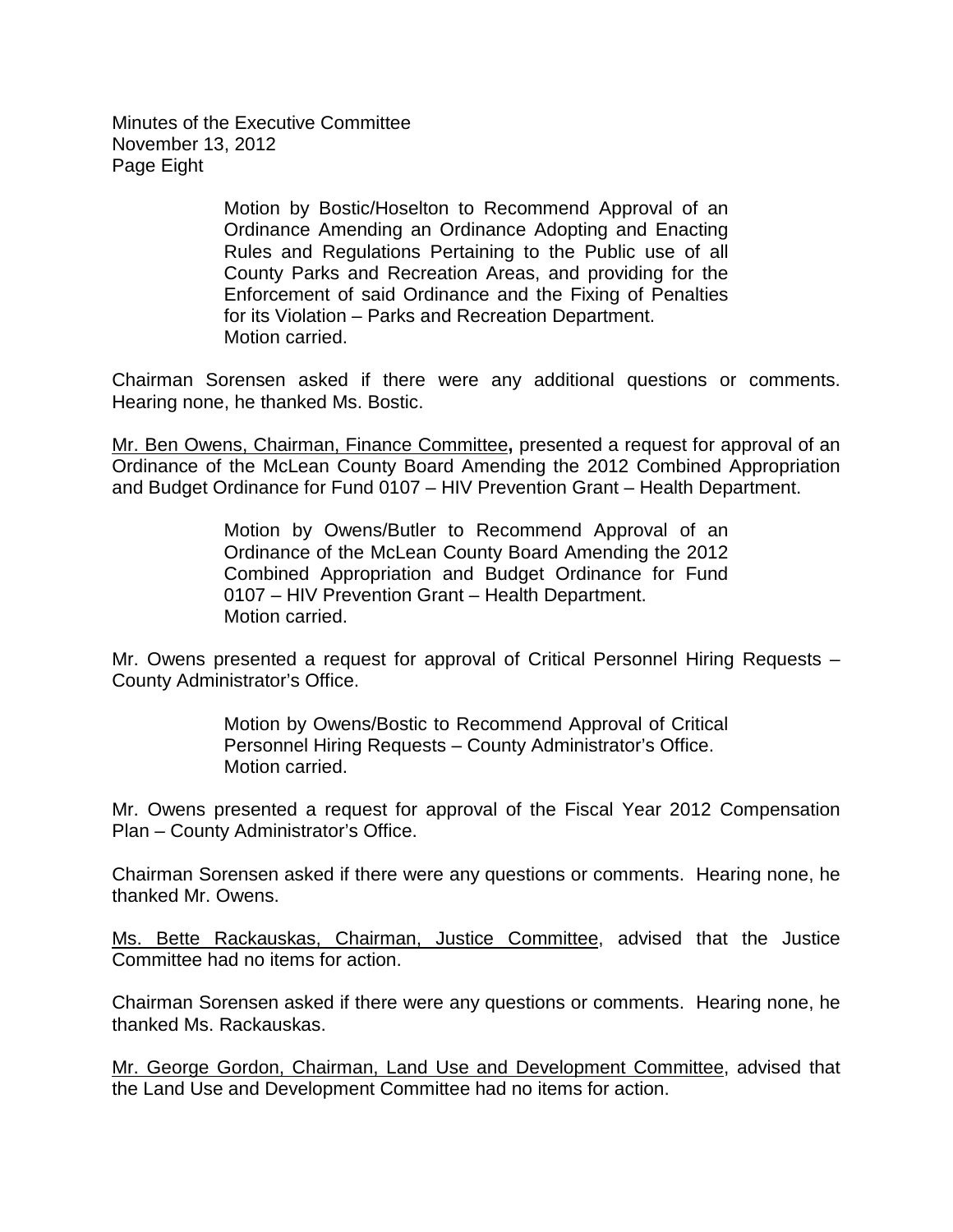Minutes of the Executive Committee November 13, 2012 Page Nine

Chairman Sorensen asked if there were any other questions or comments. Hearing none, he thanked Mr. Gordon.

Mr. Stan Hoselton, Chairman, Transportation Committee advised that the Transportation Committee had no items for action.

Mr. Hoselton advised that the Transportation Committee saved the County \$8,000 in a bid. He stated that the estimated annual material cost has been lowered \$80,000 to \$90,000.

Chairman Sorensen asked if there were any questions or comments. Hearing none, he thanked Mr. Hoselton.

Mr. Bill Wasson, County Administrator, introduced the review of the Fiscal Year 2013 Recommended Budget for the departments that are under the oversight of the Executive Committee. He advised that he will review the significant changes in the second hand-out, namely the larger Annual Budget by Organization Report that was distributed. Chairman Sorensen recommended that only those items over \$1,000 be discussed. Mr. Wasson reviewed the significant changes, as follows:

0001General Fund, County Board; 0001-0001-0001 Legislation & Policy

The \$42,293 change was previously discussed. The County is budgeting \$42,293 less than what was previously recommended based upon reductions in expenditures and/or use of other funding sources through these three previous budgets and any other changes that took place in the Committees in the General Fund.

0001-0002-0002 General Fund, County Administrator

The \$2,589 savings is revenue that was not included in the budget that is the reimbursed revenue for the interns.

0001-0003-0003 General Fund, County Auditor

The \$3,475 was an oversight that the Finance Committee recommended be rectified in the Auditor's budget.

 0001-0029-0027 General Fund, Sheriff, Law Enforcement Operation and 0001- 0029-0029 General Fund, Sheriff, Administrative Services

There is a \$5,000 minus in 0001-0029-0027 and a \$5,000 plus in 0001-0029- 0029. This change was identified after the budget and does not affect the overall department amount of funding.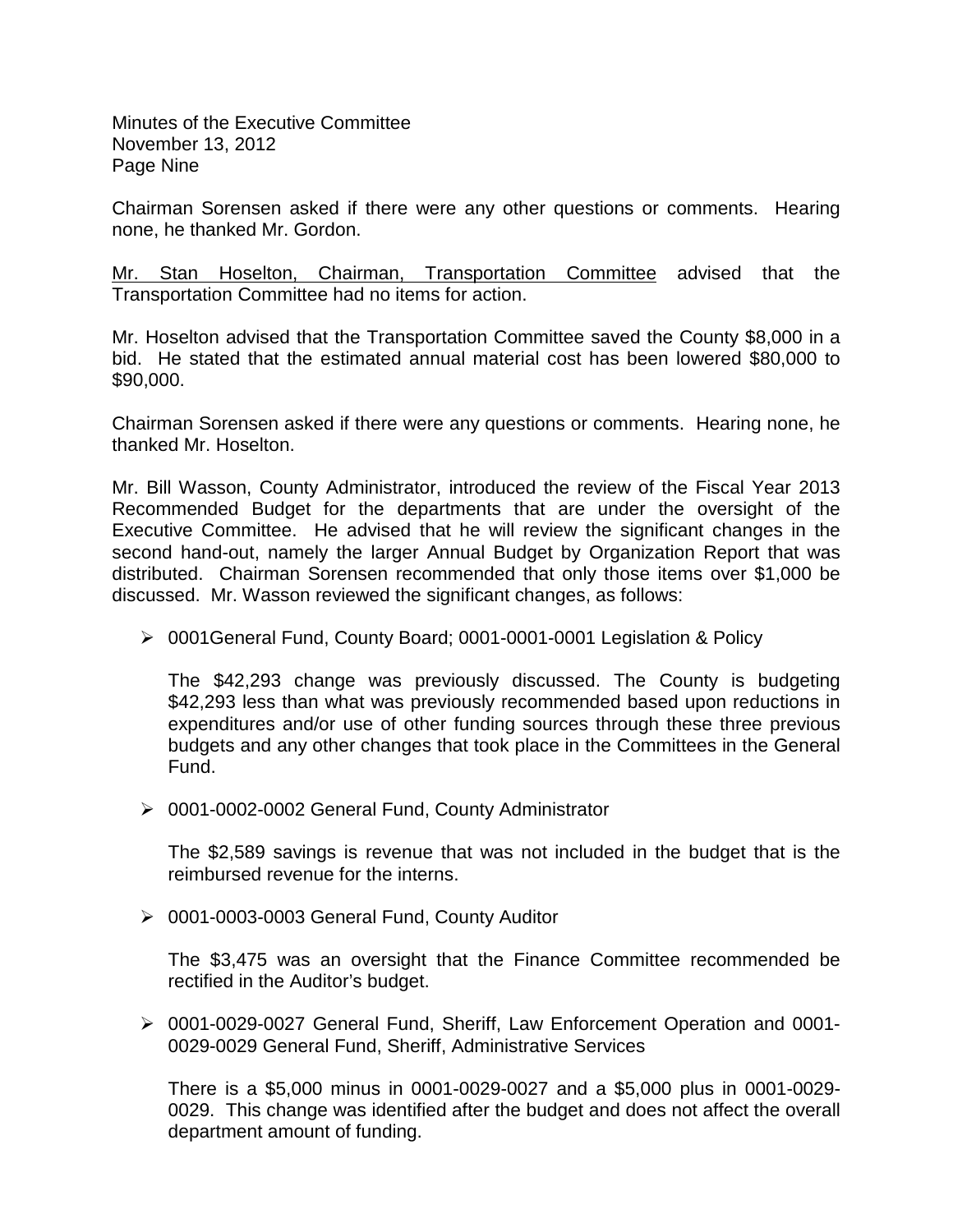Minutes of the Executive Committee November 13, 2012 Page Ten

0001-0040-0042 General Fund, Parks and Recreation, Park Operations

\$10,000 of the \$12,234 savings was removed at the last Property Committee Meeting. It was previously intended for road work. The Property Committee determined that the roads can be patched. The \$2,234 savings is from garbage disposal.

0001-0041-0050 General Fund, Facilities Management, law & Justice Building

The \$6,111 savings is from garbage disposal.

0001-0043-0047 General Fund, Information Technologies, Data Processing

The \$15,719 savings was previously discussed.

 $\geq 0111$ -0061-0062 – T.B. Care & Treatment Health

The Finance Committee reduced the tax levy from approximately \$292,000 to \$92,000 in the T.B. Fund and instead appropriated \$180,000 out of the Unappropriated Fund Balance that existed in the T.B. Fund and \$20,000 in fee revenue. There is no change in expenditures relative to T.B. Care & Treatment or in total revenue other than the \$13,524 reduction in RUM (Rent/ Utilities/Maintenance) expenditures and associated property tax revenue due to the ROE lease agreement. In addition the RUM related reductions to expenditures and property tax revenue include:

- $\geq 0112$ -0061-0061 Health Department, Environmental Health \$14,632;
- 0112-0061-0062 Health Department, Personal Health Services \$18,390;
- $\geq 0112$ -0061-0063 Health Department, Administrative Support \$10,009
- $\geq 0112$ -0061-0067 Health Department, Health Promotion \$4,446

The \$14,632, \$18,390, \$10,009 and \$4,446 are all RUM reductions that are provided for by the \$61,000 revenue that comes into the building's operational budget from ROE. These same amounts are shown as expenditures on the bottom of pages 10 and 11 in these same areas. A reduction in revenue means a reduction of the Property Tax Levy to meet that revenue and the expenditures are the reductions in RUM. There are no expenditure reductions relative to the programs.

Ms. Wollrab asked Mr. Wasson to explain about the decrease of funds available for treatment of T.B. in the event that there should be an outbreak. Mr. Wasson replied that based upon the recommendations of the Finance Committee there is almost \$200,000 of a little over \$300,000 Unencumbered Fund Balance that is currently in the T.B. Fund.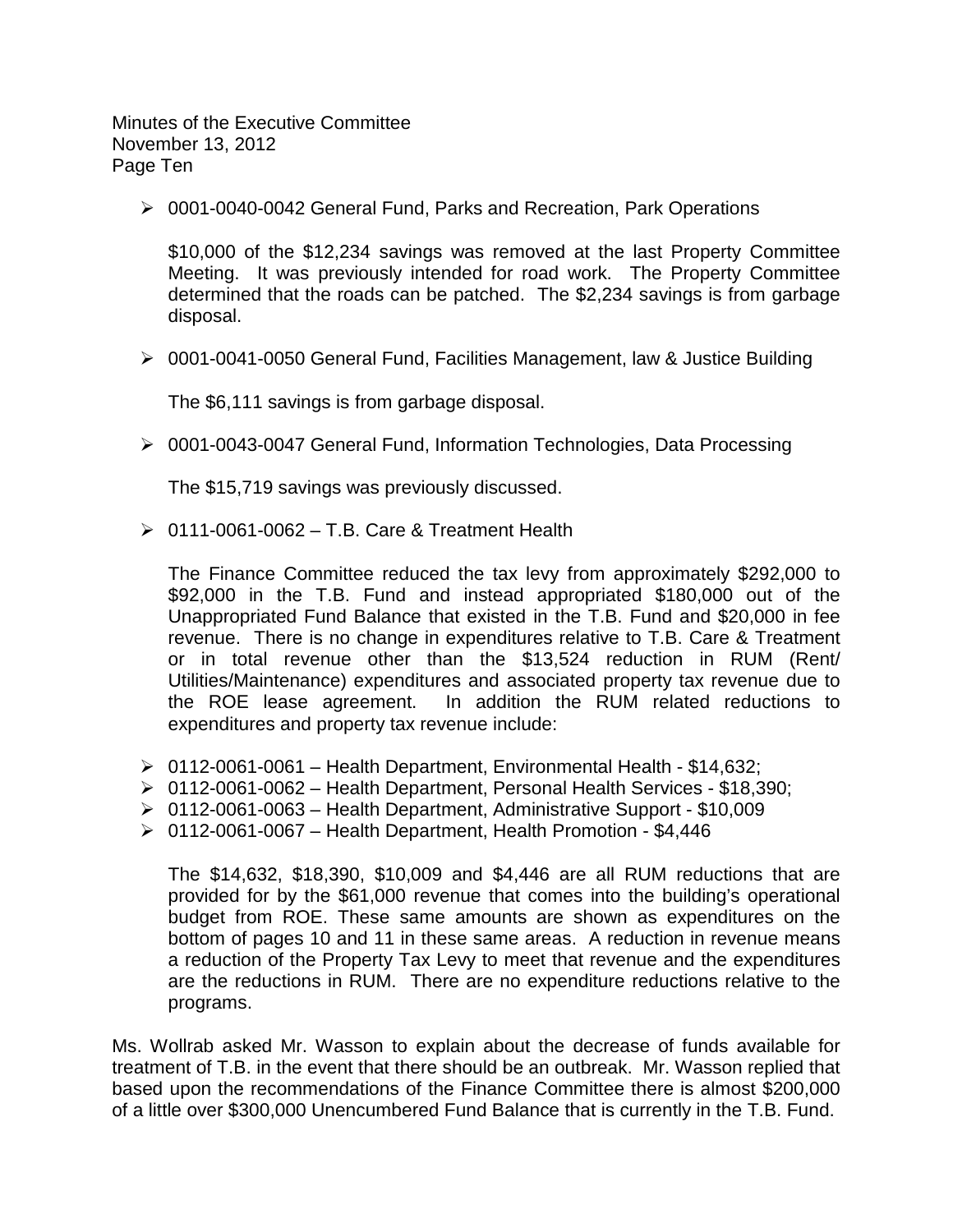Minutes of the Executive Committee November 13, 2012 Page Eleven

These funds will be used as part of the Finance Committee's recommendations for Operational Expenditures. He stated that this means that there are fewer funds available to cover a significant T.B. outbreak if one were to occur. Mr. Wasson stated it was the sense of the Committee that it was important to make the reductions, and to direct the Health Department to continue to evaluate the expenditures that are made out of this fund.

Mr. Owens advised that it is the understanding of the Finance Committee that should a significant outbreak of T.B. occur, the \$300,000 in the Unencumbered Fund would not be sufficient to deal with such an outbreak. The Health Department would have to request funds through an Emergency Appropriation from either the Health Fund or the General Fund.

Chairman Sorensen stated that we are not changing the budget other than utilities and maintenance which is being reduced. The Health Department has the same dollars budgeted for their programs that they had last year. This is the safety net fund. Chairman Sorensen stated that dipping into the Fund Balance to balance the budget is a dangerous option that we have avoided year after year, but lots of governments do it. He indicated that he is not opposed to it this time understanding that, legally, if something does happen, the County will meet its obligation in regard to that program.

Ms. Rackauskas asked if the T.B. Unencumbered Fund will be built back up again. Mr. Wasson replied that this Fund Balance is much higher, for that fund, than the balance of the General Fund. Chairman Sorensen indicated that, to keep it in perspective, the General Fund and Unencumbered Fund balances are generally in the 10% range. This Unencumbered Fund is well over 100%. Mr. Wasson acknowledged that the impact on a small fund would be much more dramatic should there be an unanticipated expenditure requirement than it would be in the General Fund.

Mr. Wasson continued with the budget amendments, as follows:

0120-0055-0056 – Highway, County Highway Road & Bridge Construction

This \$26,181 reduction is due to the fact that the Transportation Committee directed the Highway Department to reduce the budgeted amount for a piece of equipment that would be funded as part of the 2013 Recommended Budget.

- 0130-0069-0071 Social Security Expense, Social Security/IMRF, Social Security - \$3,083
- 0131-0069-0071 IMRF Fund, Social Security/IMRF \$5,520

The \$3,083 and \$5,520 in these budgets have previously been discussed.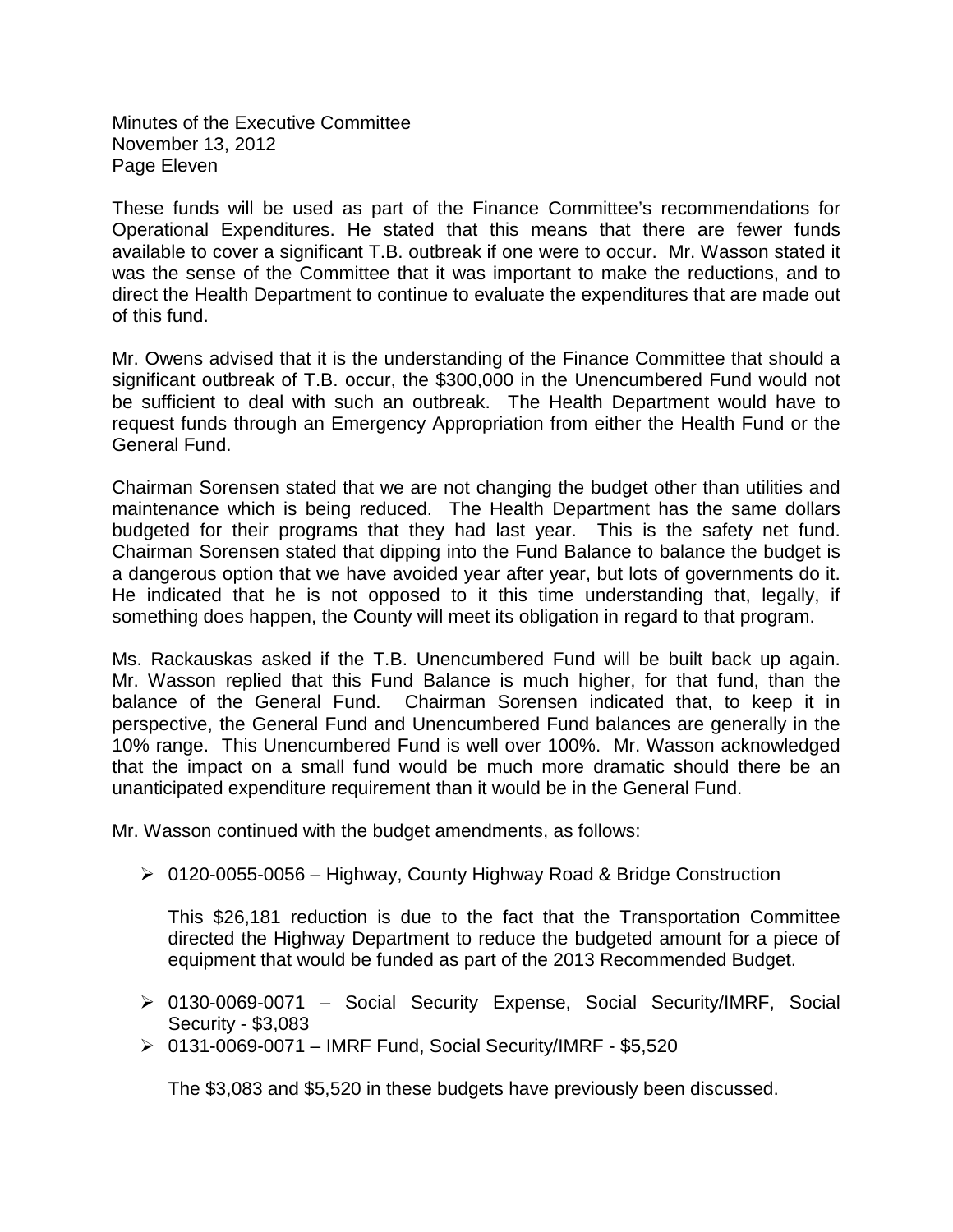Minutes of the Executive Committee November 13, 2012 Page Twelve

 $\geq 0133-0088-0088$  – Cooperative Extension

The Advisory Committee of the Cooperative Extension Service worked with the Extension Service Staff and they have agreed to a reduction from the recommended budget from \$538,250 to \$530,250 for a reduction in the tax levy and expenditures by \$7,750.

 $\geq 0140-0015-0014$  – Circuit Clerk Automation

The \$17,472 increase in both revenue and expenditures is item that was noted as an oversight relative to transfer of funds and appropriate use of the Automation Fund for the Circuit Clerk. There will be corresponding revenue and expenditures to allow for that transfer of funds of \$17,472. This change was made at the first budget review cycle by the Justice Committee.

- $\geq 0162-0045-0050$  PBC Rent/O & M Law and Justice Building \$6,111
- $\geq 0162 0115 0115 PBC Rent/O & M Government Building $149$

These are savings in garbage in both of those buildings.

 $\geq 0360$ -0041-0051 – Fairview Building Facilities Management

This amends the budget from \$73,369.00 to \$10,000 to operate the empty building for a savings of \$63,369.

Mr. Wasson thanked the departments, Committees and Committee Chairs who worked actively with their committee members and with department heads to work through some of these issues. He expressed his appreciation for their time and effort.

Chairman Sorensen advised that at this time it would be appropriate for the various Oversight Committees to present a motion recommending their Fiscal Year 2013 Budget to the full board.

Ms. Bostic presented a request for Consideration and Approval of Departmental Budgets under the Oversight of the Executive Committee.

> Motion by Bostic/O'Connor to recommend approval of the Departmental Budgets under the Oversight of the Executive Committee as submitted. Motion carried.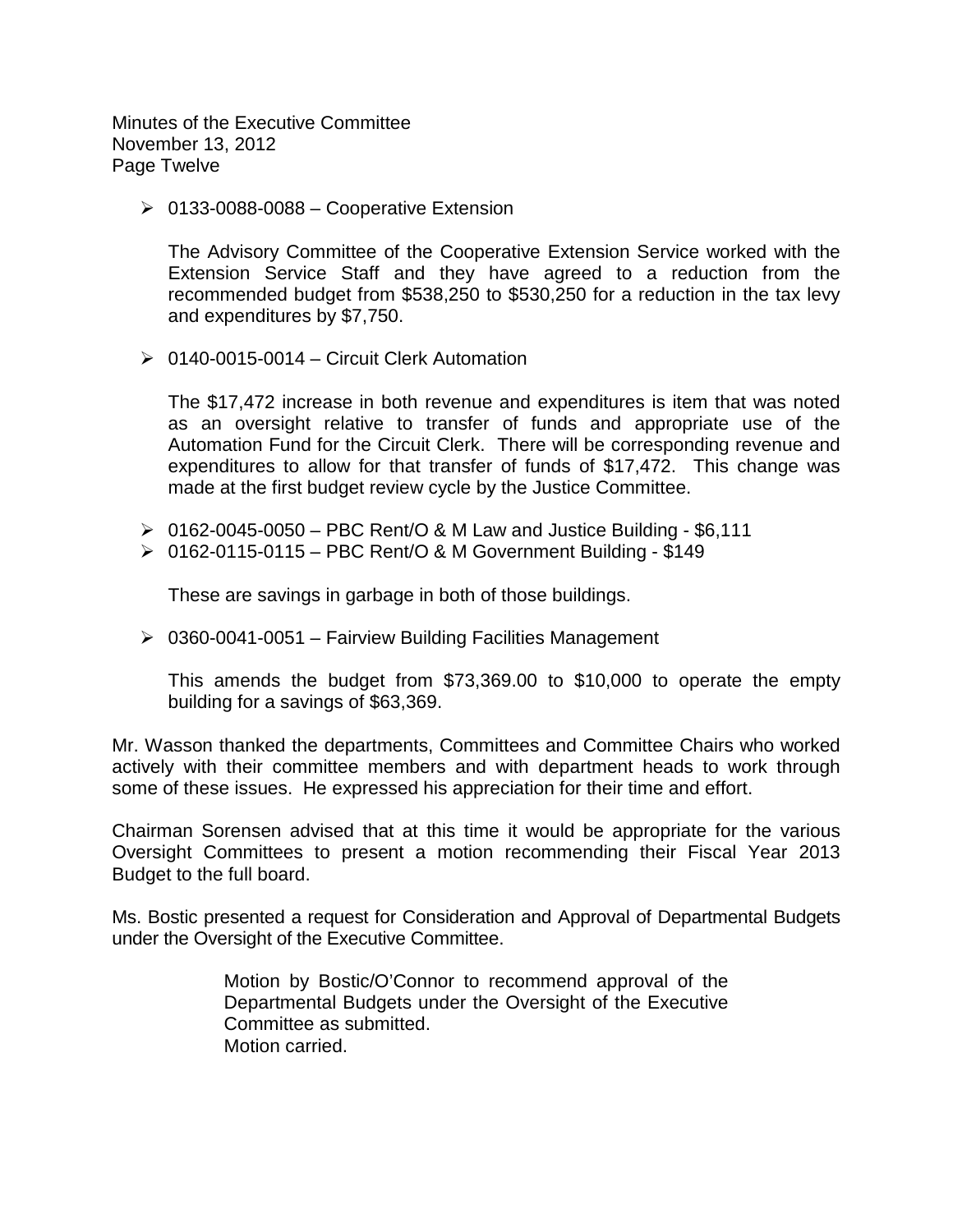Minutes of the Executive Committee November 13, 2012 Page Thirteen

Mr. Owens presented a request for consideration and approval of Departmental Budgets under the Oversight of the Finance Committee.

> Motion by Owens/O'Connor to recommend approval of the Departmental Budgets under the Oversight of the Finance Committee as submitted. Motion carried.

Ms. Rackauskas presented a request for consideration and approval of Departmental Budgets under the Oversight of the Justice Committee.

> Motion by Rackauskas/Segobiano to recommend approval of the Departmental Budgets under the Oversight of the Justice Committee as submitted. Motion carried.

Mr. Gordon presented a request for consideration and approval of Departmental Budgets under the Oversight of the Land Use and Development Committee.

> Motion by Gordon/Segobiano to recommend approval of the Departmental Budgets under the Oversight of the Land Use and Development Committee as submitted. Motion carried.

Ms. Bostic presented a request for consideration and approval of Departmental Budgets under the Oversight of the Property Committee.

> Motion by Bostic/Gordon to recommend approval of the Departmental Budgets under the Oversight of the Property Committee as submitted. Motion carried.

Mr. Hoselton presented a request for consideration and approval of Departmental Budgets under the Oversight of the Transportation Committee.

> Motion by Hoselton/Owens to recommend approval of the Departmental Budgets under the Oversight of the Transportation Committee as submitted. Motion carried.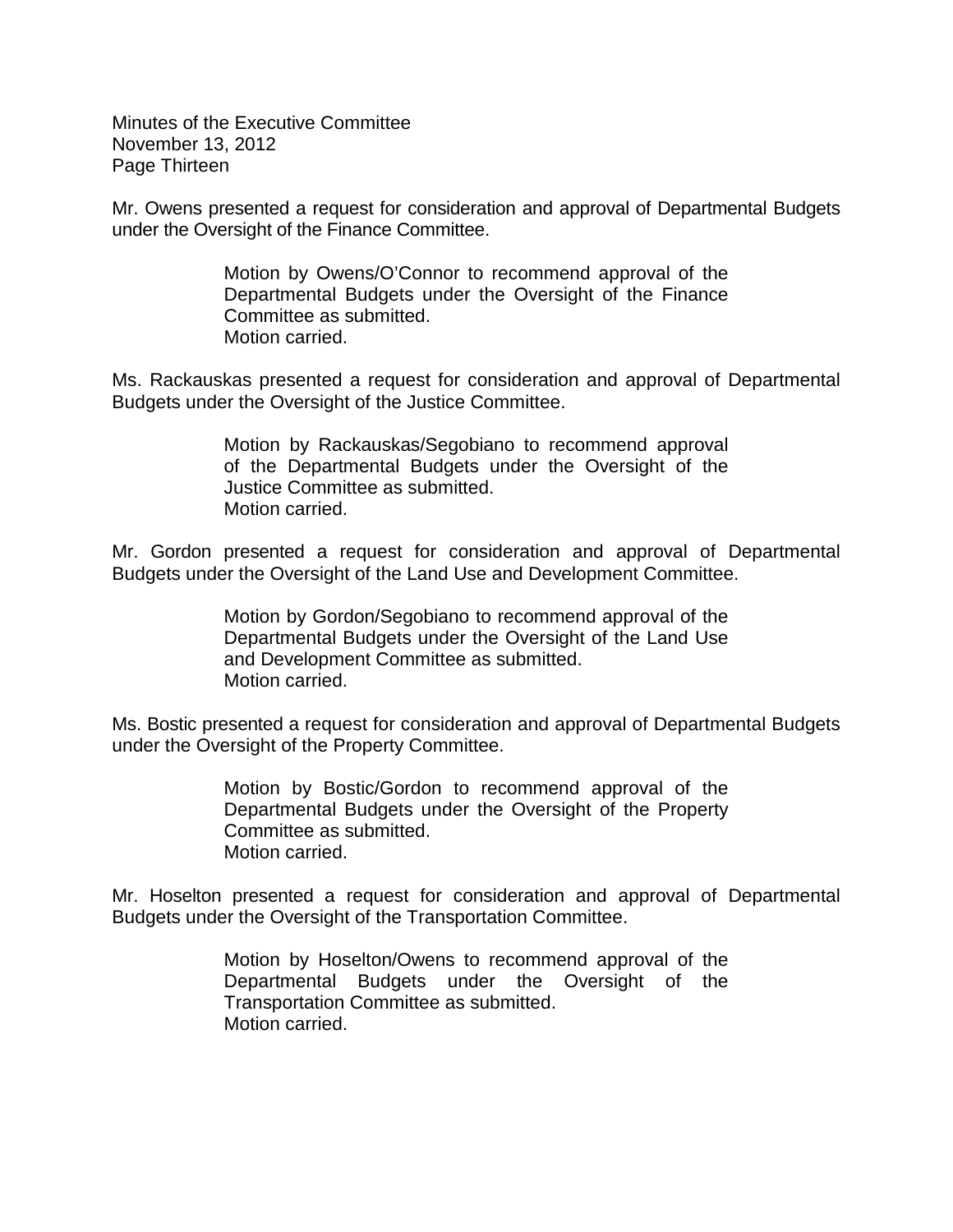Minutes of the Executive Committee November 13, 2012 Page Fourteen

Chairman Sorensen presented a request for approval of the Fiscal Year 2013 Combined Annual Appropriation and Budget Ordinance, as recommended by the Oversight Committees.

> Motion by Segobiano/Bostic to recommend approval of the FY'2010 Combined Annual Appropriation and Budget Ordinance, as recommended by the Oversight Committees.

Chairman Sorensen presented a request for approval of the McLean County 2012 Tax Levy Ordinance. He noted that this document was distributed at the meeting.

> Motion by Rackauskas/O'Connor to recommend approval of the McLean County 2012 Tax Levy Ordinance as submitted. Motion carried.

Chairman Sorensen presented a request for approval of the Amendment to the Full Time Equivalent (FTE) Resolution for Fiscal Year 2013.

> Motion by Segobiano/Rackauskas to Recommend Approval of the Amendment to the Full Time Equivalent (FTE) Resolution for Fiscal Year 2013 – County Administrator's Office.

Chairman Sorensen presented a request for approval of the Position Reclassification and Salary Upgrades recommended as part of the Fiscal Year 2013 Recommended Budget – County Administrator's Office.

> Motion by Owens/Rackauskas to Recommend Approval of the Position Reclassification and Salary Upgrades recommended as part of the Fiscal Year 2013 Recommended Budget – County Administrator's Office.

Chairman Sorensen presented a request for approval of the Five Year Capital Improvement Budget, as recommended by the Oversight Committee.

> Motion by Segobiano/Hoselton to Recommend Approval of the Five Year Capital Improvement Budget, as recommended by the Oversight Committee. Motion carried.

Chairman Sorensen presented the October 31, 2012 bills as recommended and transmitted by the County Auditor for payment. The Fund Total is \$168,286.74 and the Prepaid Total is the same.